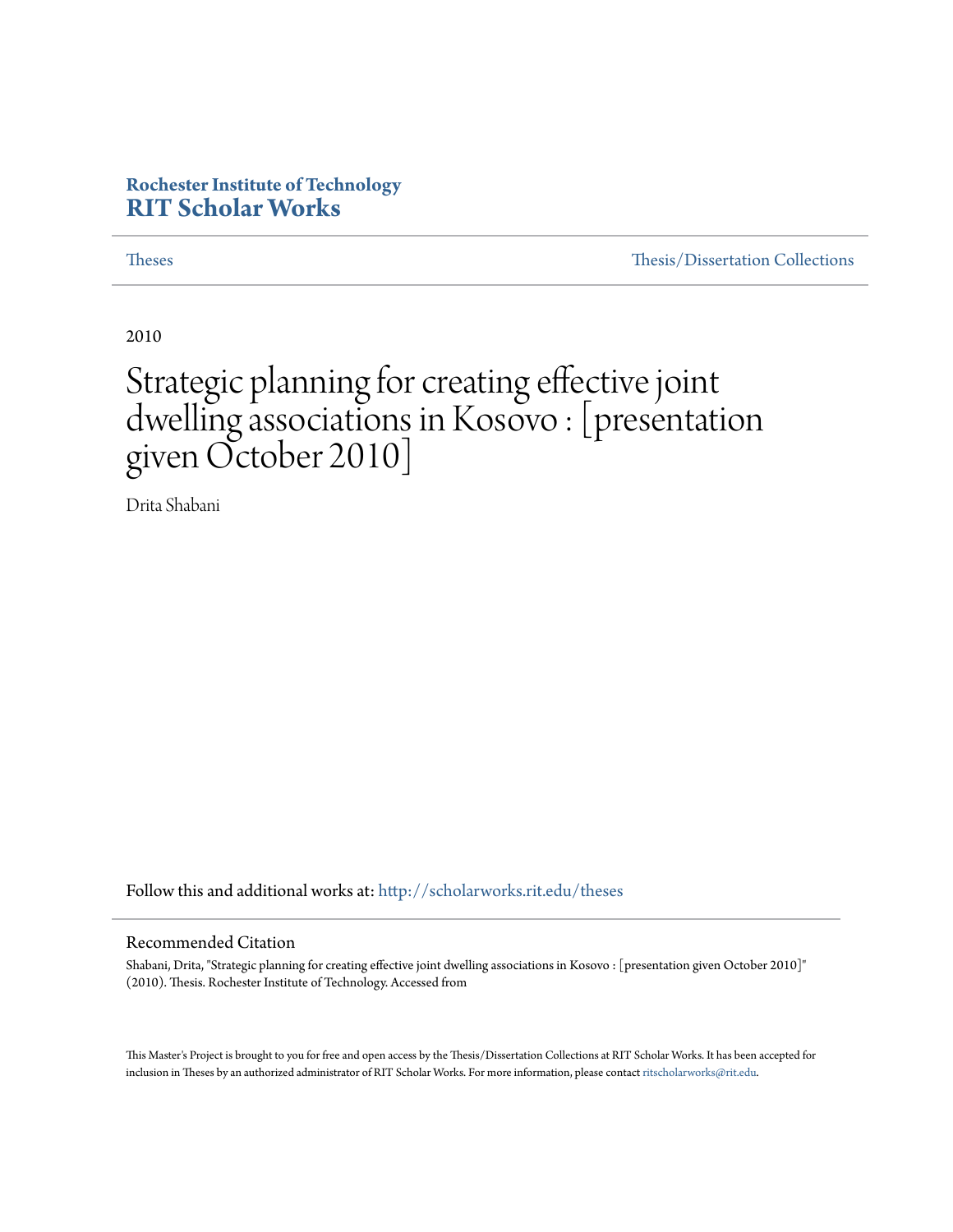# *"Strategic Planning for Strategic Creating Effective Joi lli A i i int Dwelling Associations in Kosovo" Kosovo*

Capstone Project in partial fulfillment of a Master of Science Degree in Professional Studies at the RIT Center for Multidisciplinary Studies

**Presenter : Drita Shabani**

**AUK&RITOctober 2010**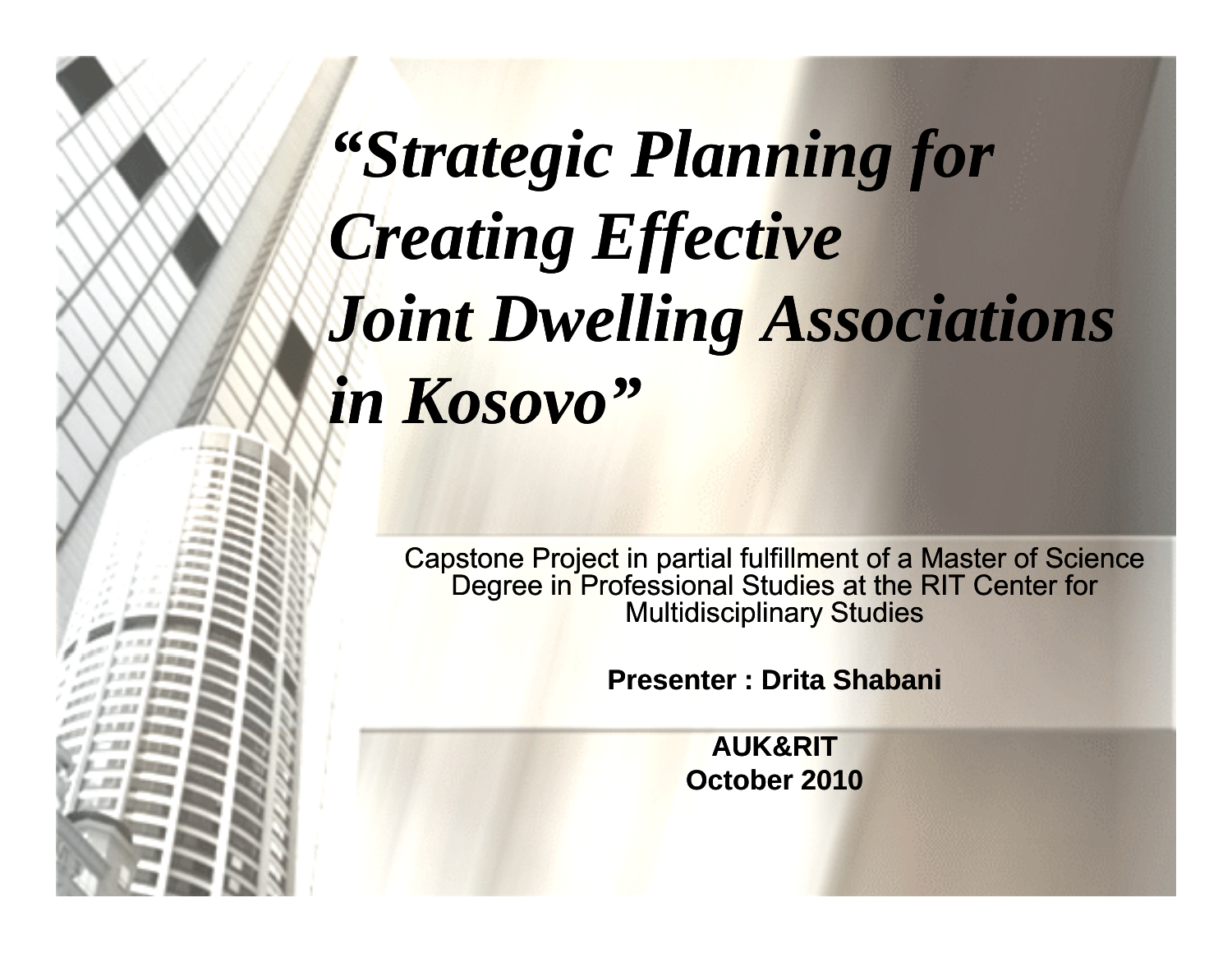# *Content:*

 Problem statement 2010 living conditions in joint dwellings in Kosovo and EU countries  $\Box$ Action plan for effective joint dwelling associations Lessons learned during Capstone Recommendations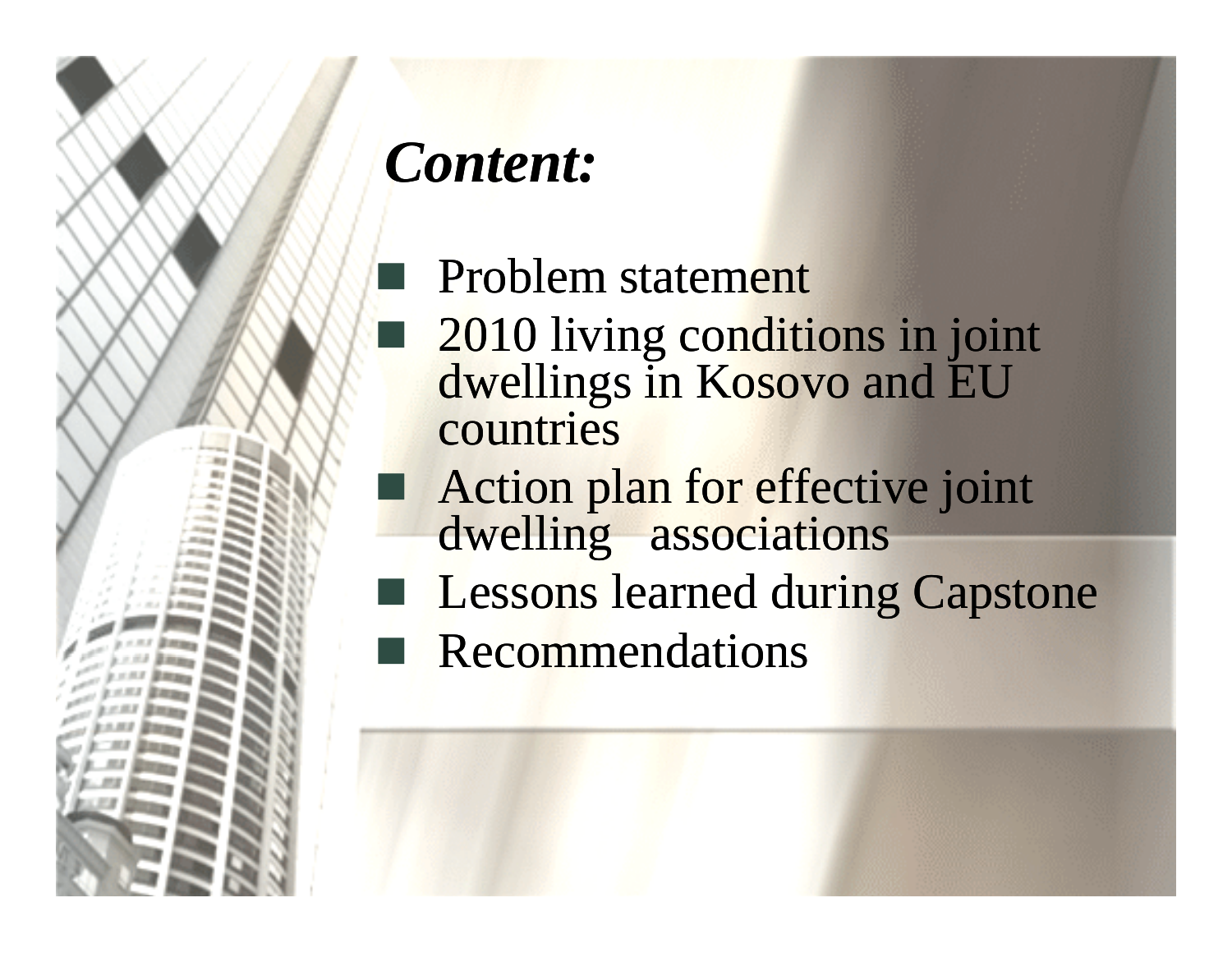#### *Joint dwellings in Kosovo*

e<br>S

 $\mathbb{R}^2$ 

More than 360,000.00 housing units, around 10% are joint dwellings, 45% in Prishtina

 No management system regarding joint dwellings

Law No.03/L-091 on "Use, administration and maintenance of the joint ownership building"

**Missing housing data**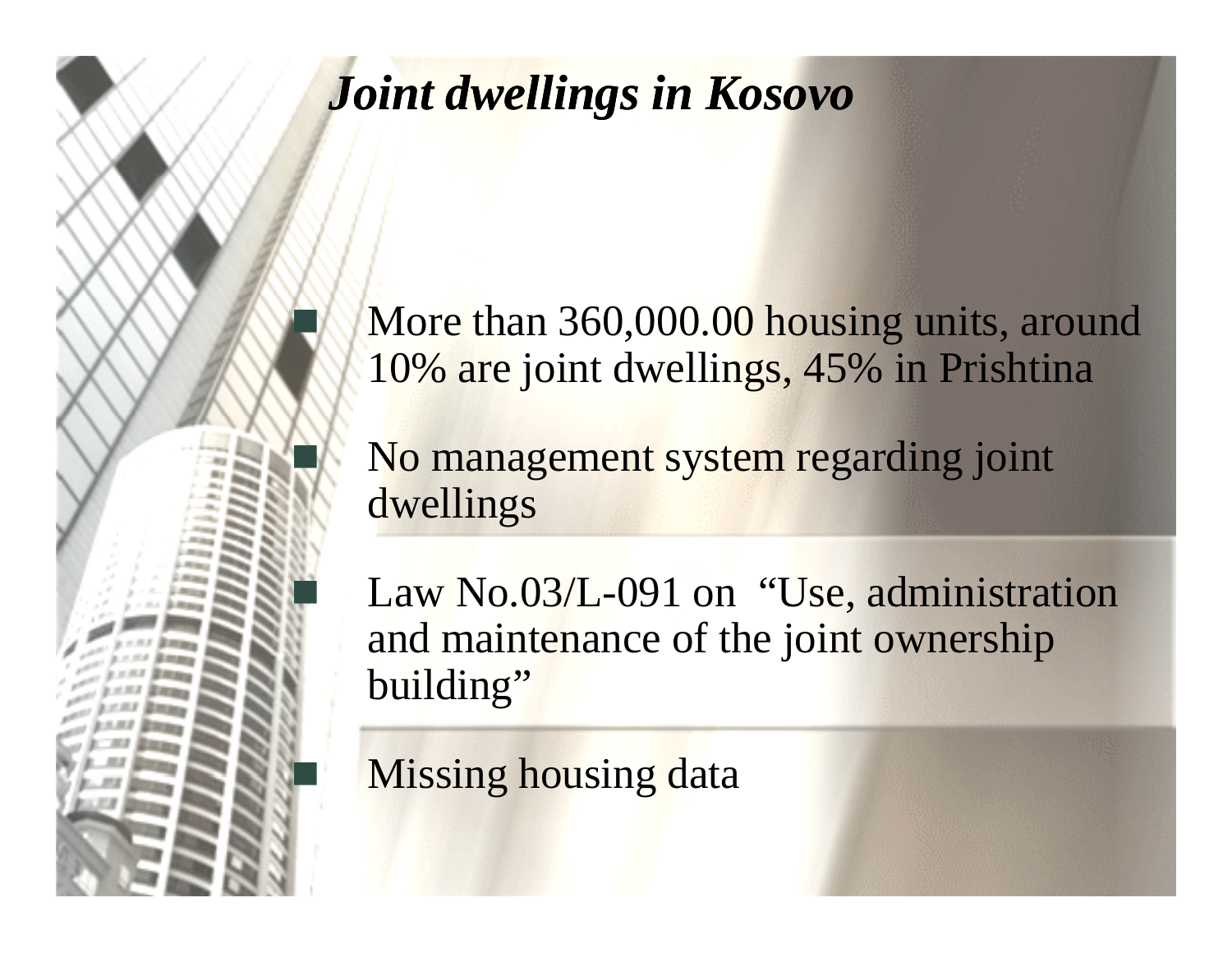#### *Problem Statement*

pin<br>Lihat

 *Problem- Joint Dwellings*  (*Joint Ownership Buildings)* in Kosovo

 $\mathbb{R}^2$  **Proposed solution-** The creation of the joint dwelling associations

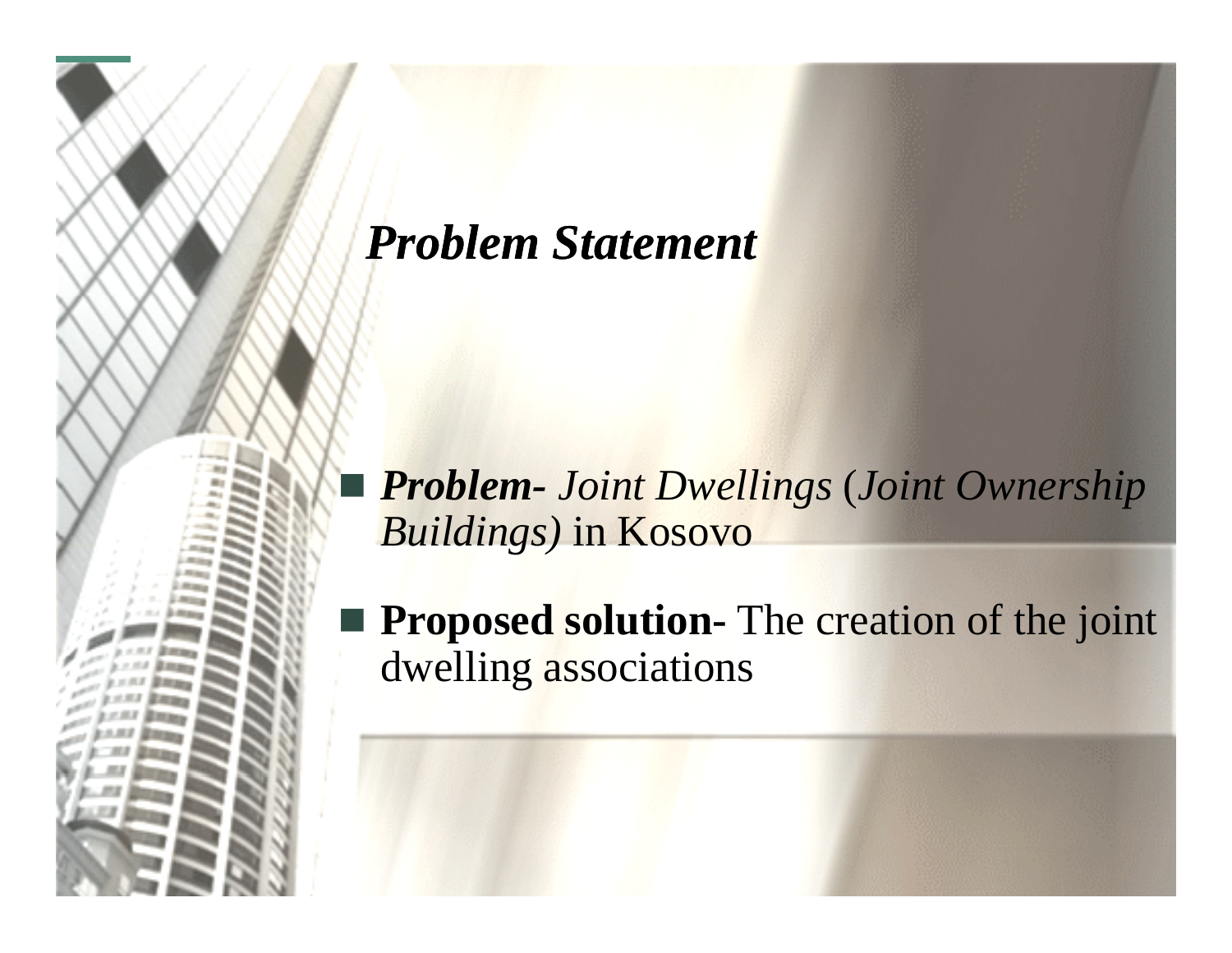

## *World Context*

Property management companies

 Important trends in housing stock management :

Installation of new technology

**The 24 hours service, monitoring and** developing of them

 $\blacksquare$  More effort in marketing

**On-going training of staff**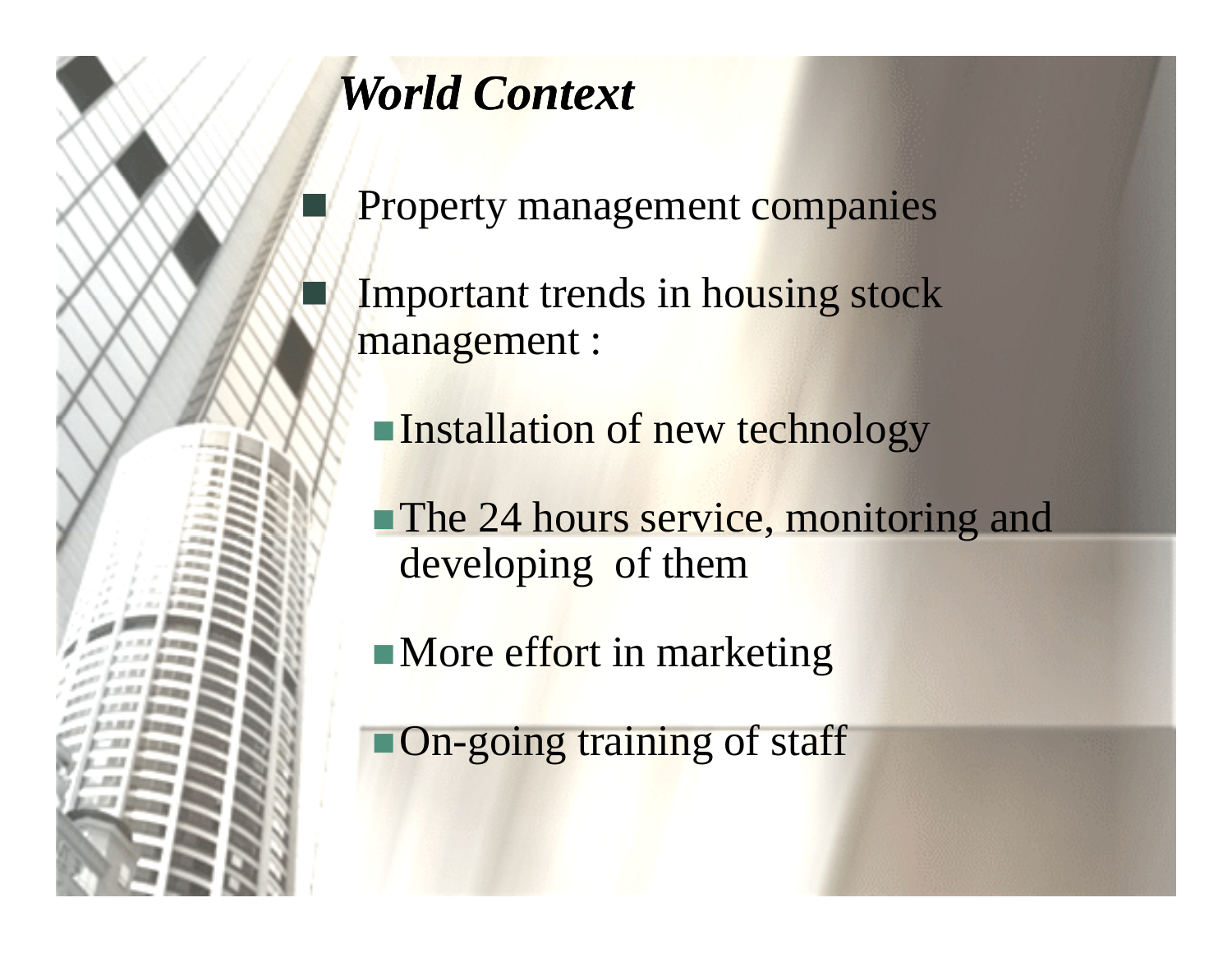## *Global challenges*

"Energy poverty" and its relevance to housing:

 $\blacksquare$  Buildings consume more energy than any other sector of the European economy-around 40% of energy consumption

The building sector has the largest potential for energy savings

**Environmental protection and its relevance to** housing:

- **EXECU** CO<sub>2</sub> emissions from the housing buildings
- Trash disposal

 Current situation of the joint dwellingsenvironment degradation element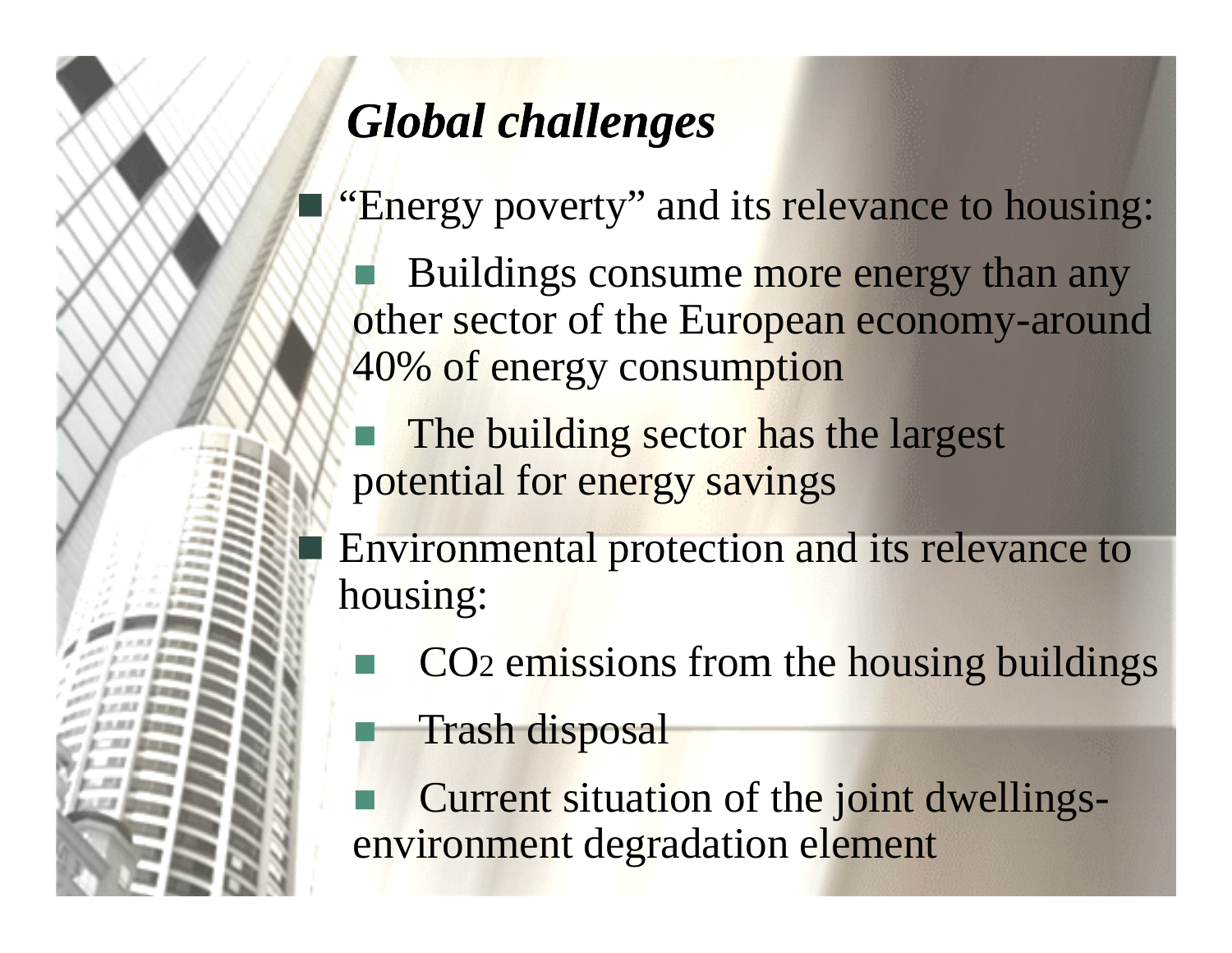#### **The some EU countries and in the space of community space of the space of the space of the space of the space of the space of the space of the space of the space of the space of the space of the space of the space of the** *The living conditions in the joint dwellings in*<br> *some EU countries*

 Majority constructed as social housing with low construction quality (after WW II)

**Privatization-housing reforms** 

**equipments**

 $\mathbb{R}^2$ 

F

Refurbishment and energy efficiency measures

 $\blacksquare$  The results: reduction of EU total energy demand  $of 1.5\%$ , and approx.  $of$  Fenergy report emiss. reduction of 35 MtCO2.

**Fig.10.0**. A model of refurbished joint dwellin g **Source**: Pedro Guertler and Winton Smith,2006 Association for the Conservation

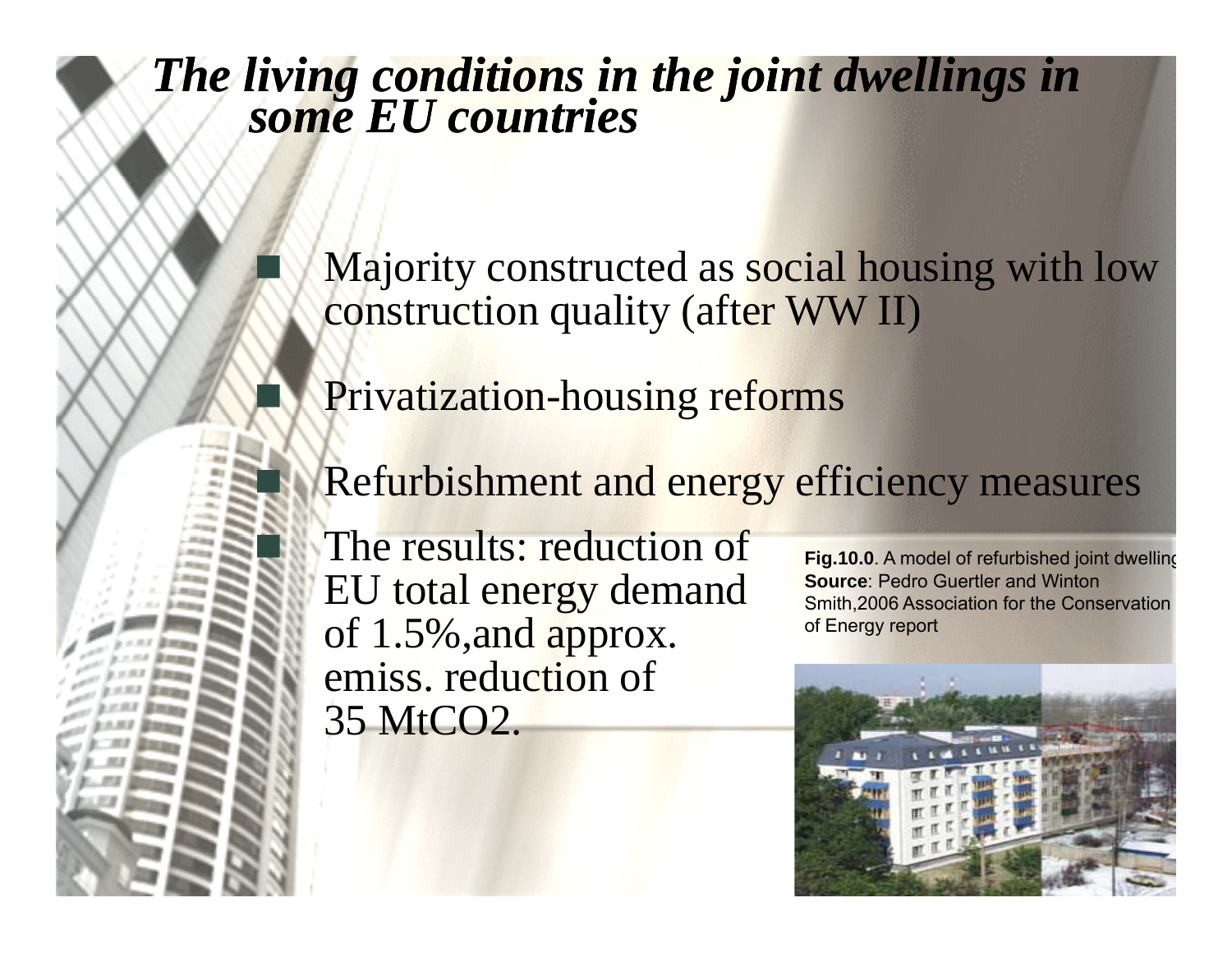#### **Lessons learned from EU countries**

- Importance of the establishment of joint dwelling associations
- e<br>S Creating management bodies- opportunity for mortgage loans
	- Energy saving and environmental protection measures
- Flexible forms of financing-incentives, soft loans

|                          |     | <b>Object subsidies</b>          |                                                                   |  |  |  |  |  |
|--------------------------|-----|----------------------------------|-------------------------------------------------------------------|--|--|--|--|--|
|                          |     | Yes                              | None or little                                                    |  |  |  |  |  |
| <b>Housing allowance</b> | Yes | EU countries (15 members)        | Canada, <sup>32</sup> Netherlands, Spain,<br><b>United States</b> |  |  |  |  |  |
|                          | No  | Belgium, Luxembourg,<br>Portugal | Greece                                                            |  |  |  |  |  |

**Table 2.0 :**Forms of housing subsidies

er<br>S

**Source:** UNECE publication, *2006, Guidelines on Social housing, page* 64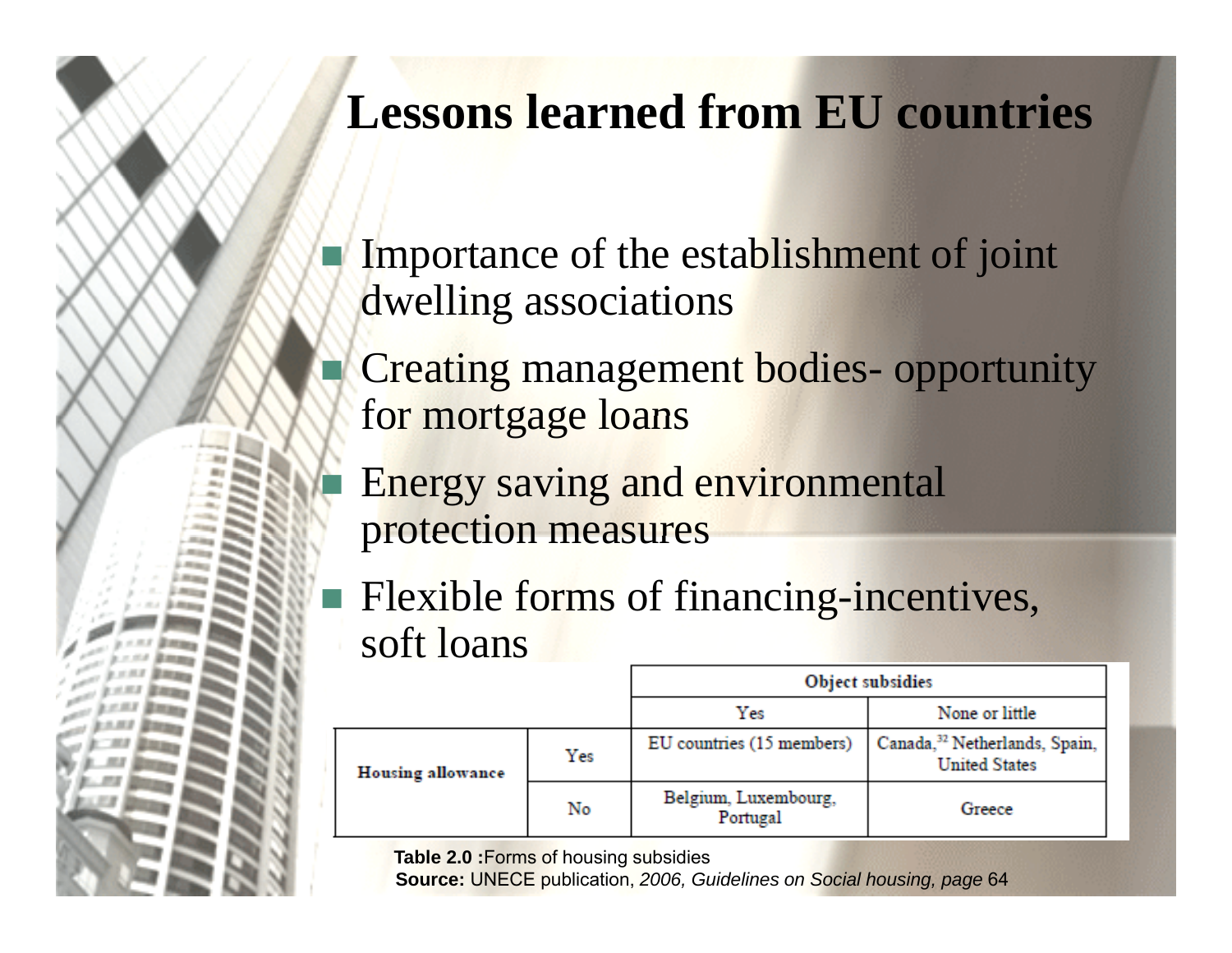#### *Case studies related to the project*

**Slovenia, Bulgaria and Albania (focus in** Energy efficiency measures)



**Fig 1.0.:** Apartment building Hermana Poto čnika 17 after renovation **Source** :http://ei-education. aarch.dk/ Hermana-Best practice example No 2 from the Slovenia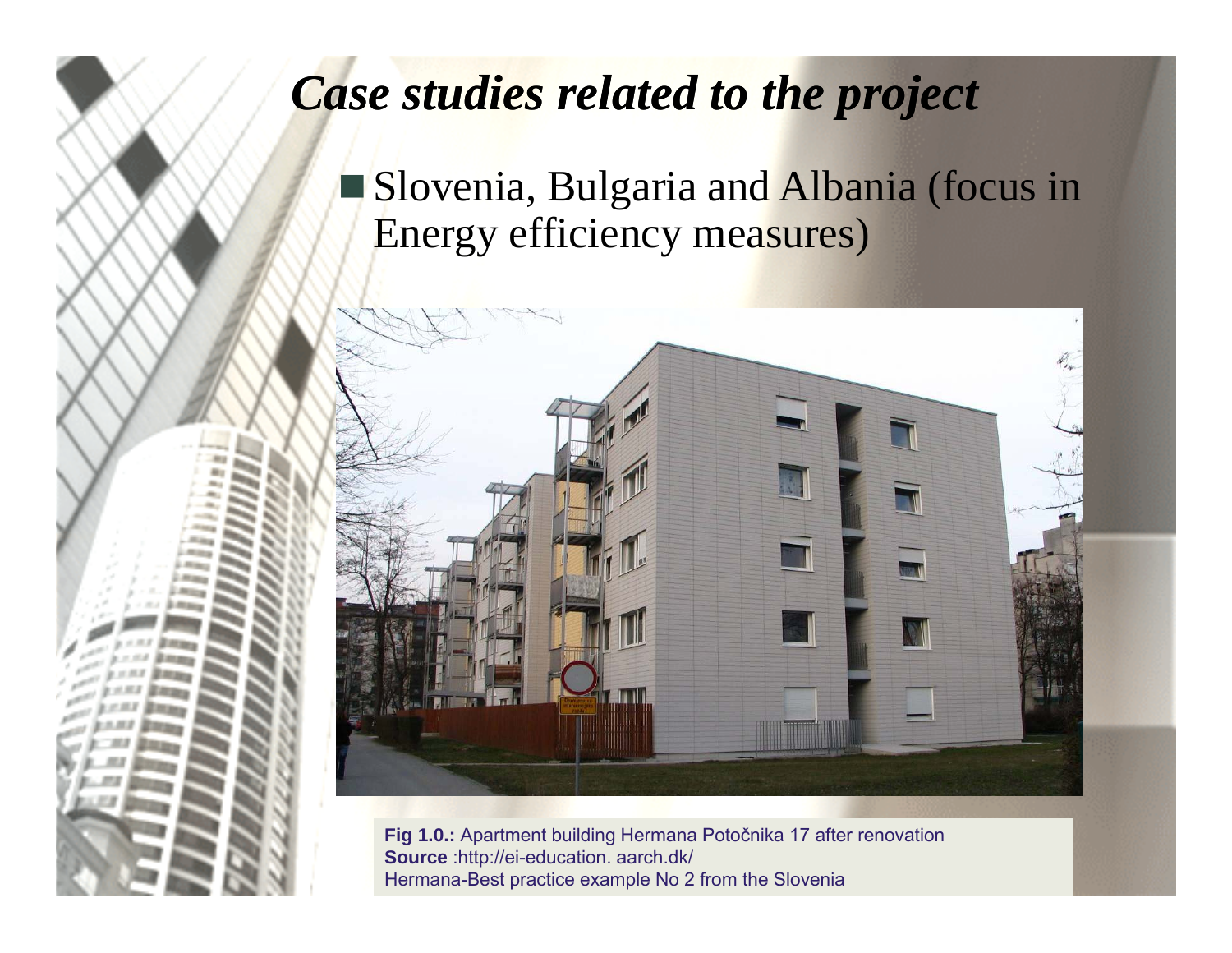#### *Legal framework 1*

 $\blacksquare$  Law No. 03/L-091 on "Use, administration and maintenance of joint ownership building"

**Administrative Instruction for Energy** Efficiency and RES especially Technical Regulation for Saving of Thermo- Energy and Thermo-Insulation in Buildings

■ Administrative Instruction No.09/2008 on Energy Audits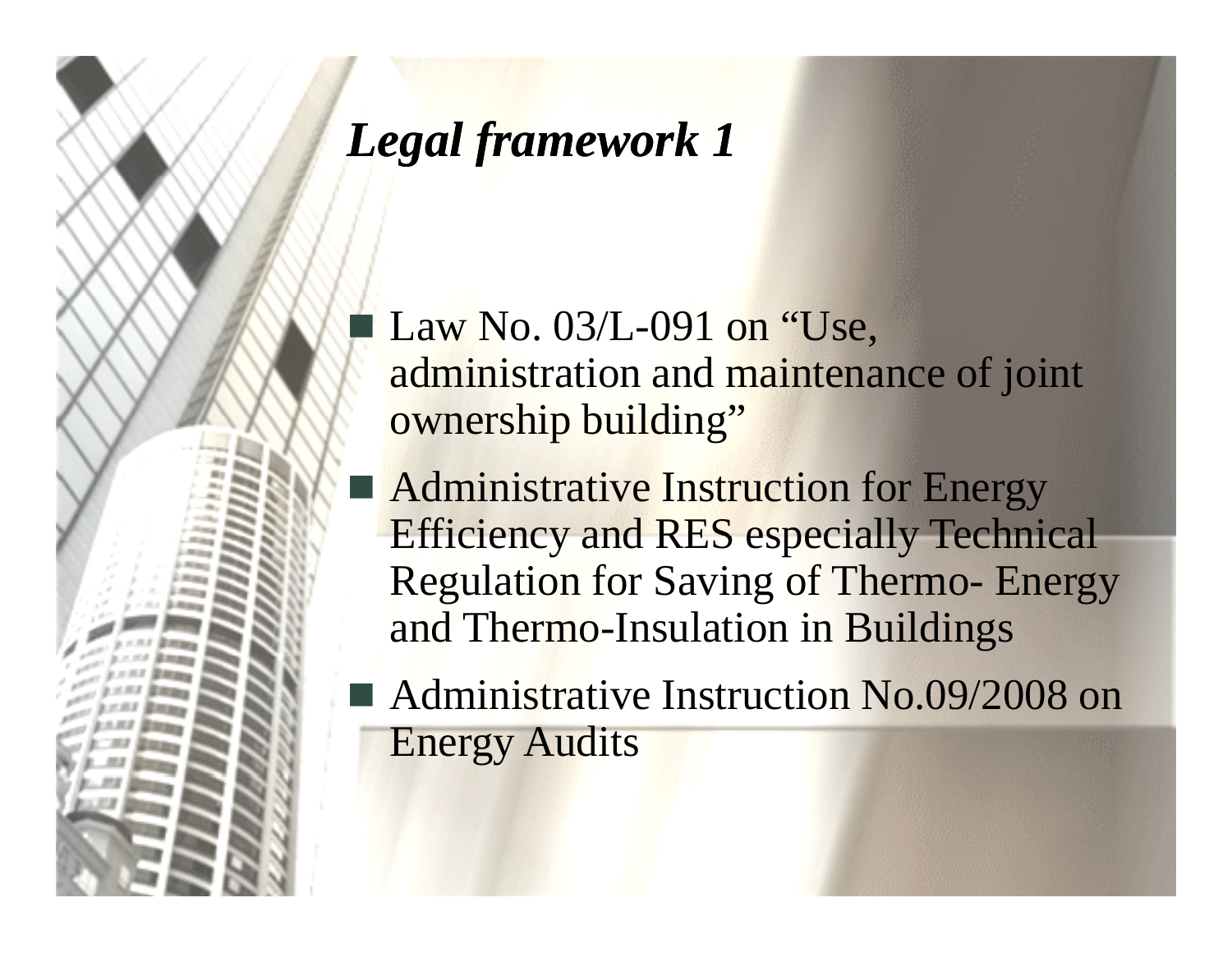#### *Legal framework 2*

 $\blacksquare$  DIRECTIVE 2002/91/EC of 16 December 2002 on the energy performance of buildings

DIRECTIVE 2010/31/EC of 19 May 2010 on the energy performance of buildings (recast)

 $\blacksquare$  DIRECTIVE 2006/32/EC of 5 April 2006 on energy end-use efficiency and energy services and repealing Council Directive 93/76/EEC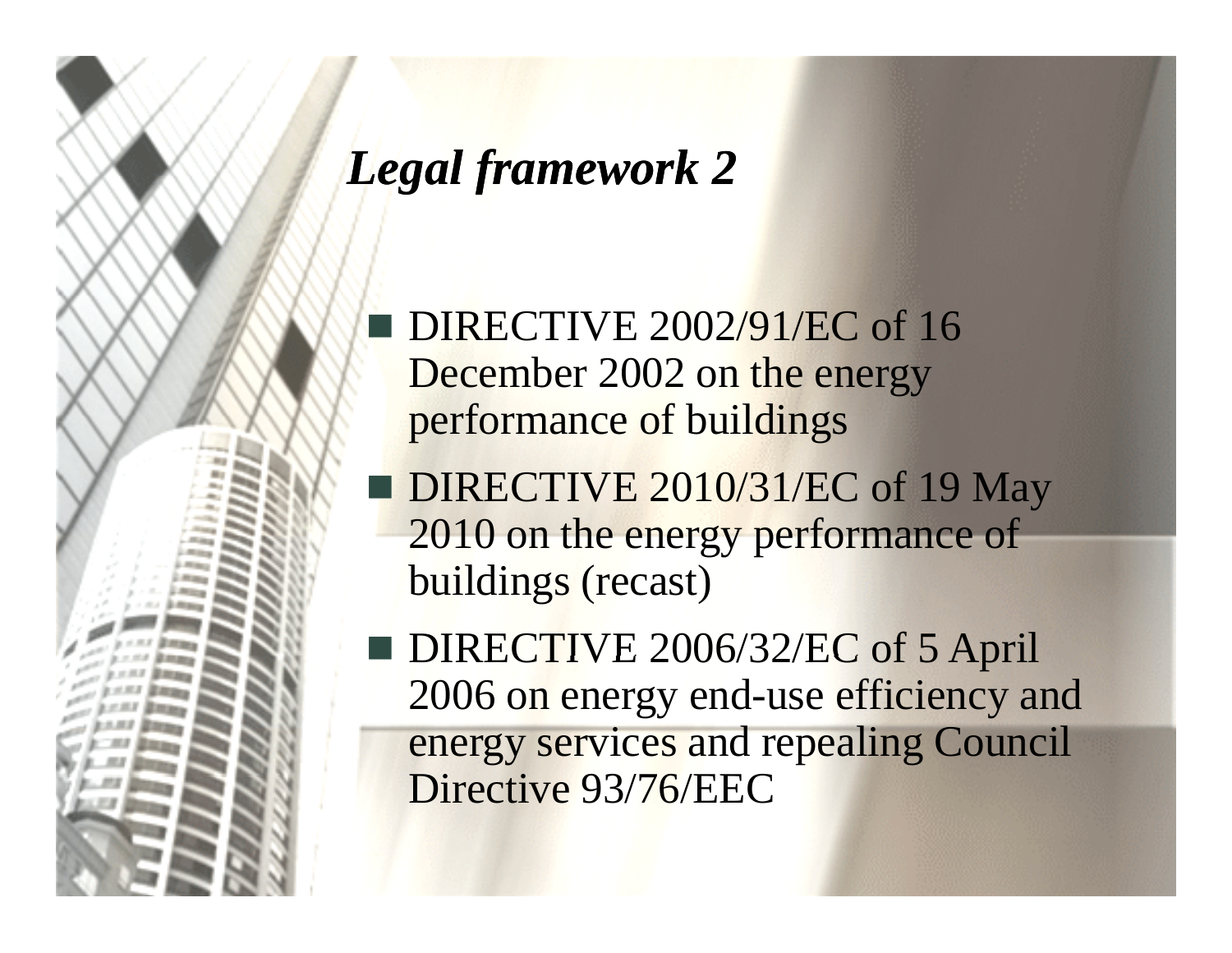#### *Joint dwellings in Kosovo*

 $\blacksquare$  Based on the data collected :

F

T.

T

- The average age 30-45 years
- In the existing joint dwellings urgent refurbishment- needed

New joint dwellings- better quality then older ones

**EXECUTE:** Low awareness of the owners about the importance of the management system and their role in it

 No information about existing legislation which regulates the management of the joint dwellings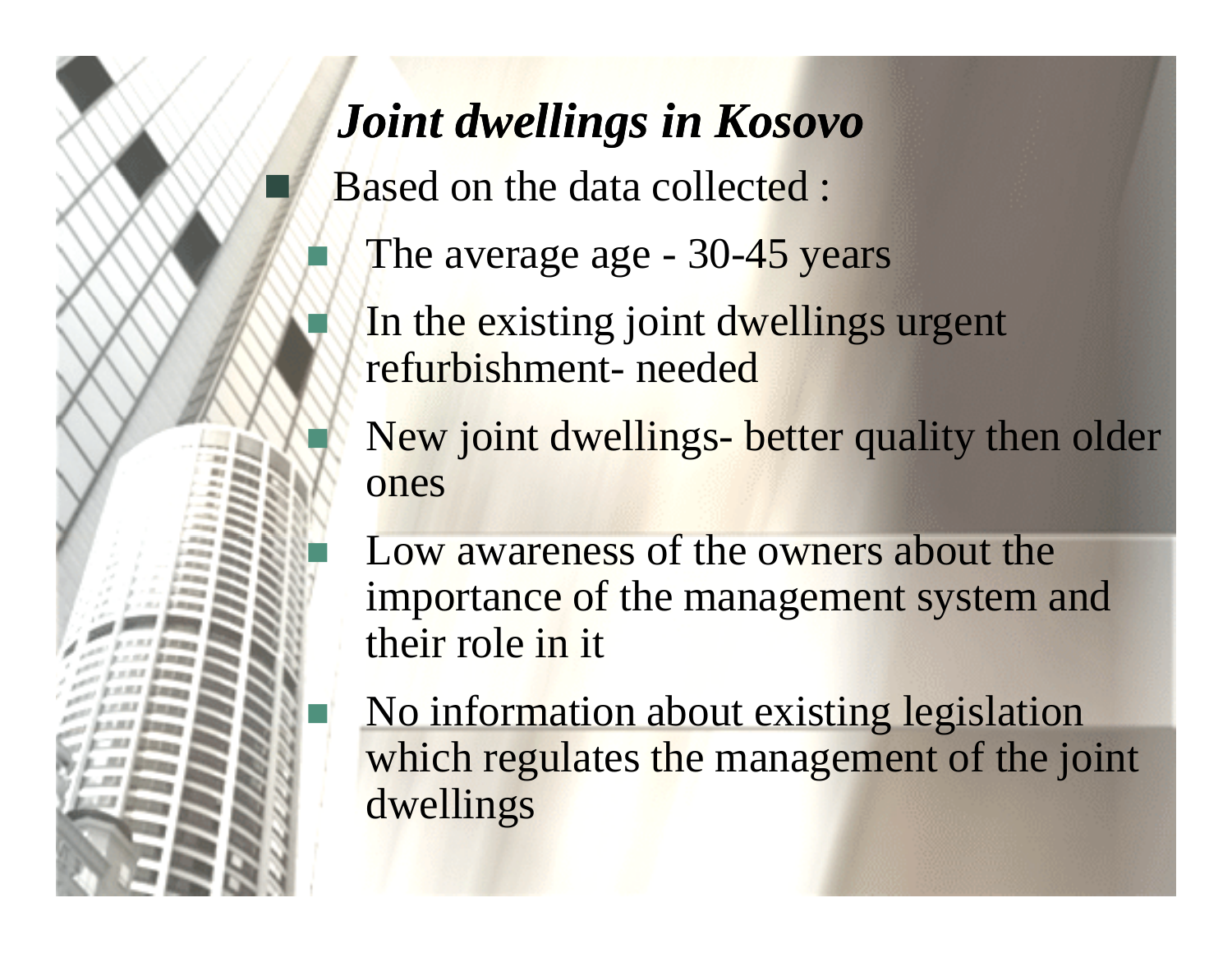## *2010 living conditions in joint dwellings Interview results*

|                |                                                      | <b>up</b> | $35-40$ up to up to |                |                | <b>up</b>      |           | 35-40 35-40 up to- up to |           |                 |       |
|----------------|------------------------------------------------------|-----------|---------------------|----------------|----------------|----------------|-----------|--------------------------|-----------|-----------------|-------|
|                | age of joint dwelling                                | to 35     |                     | 12             | 35             | $\times$       |           |                          | 35        | 12 <sup>°</sup> |       |
| n <sub>o</sub> | need for improvements                                |           | <b>R2</b>           | <b>R3</b>      | <b>R4</b>      | <b>R5</b>      | <b>R6</b> | <b>R7</b>                | <b>R8</b> | <b>R9</b>       | total |
|                | Repair of roof                                       |           |                     |                | 5              | 5              | 5         | 5                        |           |                 | 27    |
| $\overline{2}$ | Improving thermo-insulation in facades               |           |                     |                | 3              | $\overline{2}$ |           |                          |           |                 | 22    |
| 3              | Change of windows                                    |           | 5                   |                | 4              | 3              | 4         | $\overline{2}$           |           |                 | 21    |
| 4              | Safety measures/Fire protection                      |           | 3                   |                | $\overline{2}$ |                |           |                          | 5         |                 |       |
| 5              | Repair of sewage and water installation              |           | $\mathcal{P}$       |                |                |                | 3         | 3                        |           |                 | 16    |
| 5              | Repair of main entrance and electrical<br>equipments |           |                     | 3              | 3              |                |           | 3 <sup>l</sup>           | 3         | 3 <sup>l</sup>  | 16    |
|                | Painting and repair of the common spaces             |           |                     | $\overline{2}$ |                |                |           |                          |           |                 | 10    |
| 8              | Repair of the elevators/installation                 |           |                     |                |                |                |           |                          |           |                 |       |

**Table 1.0.** Listing of the 8 (eight) improvements by 2010 priority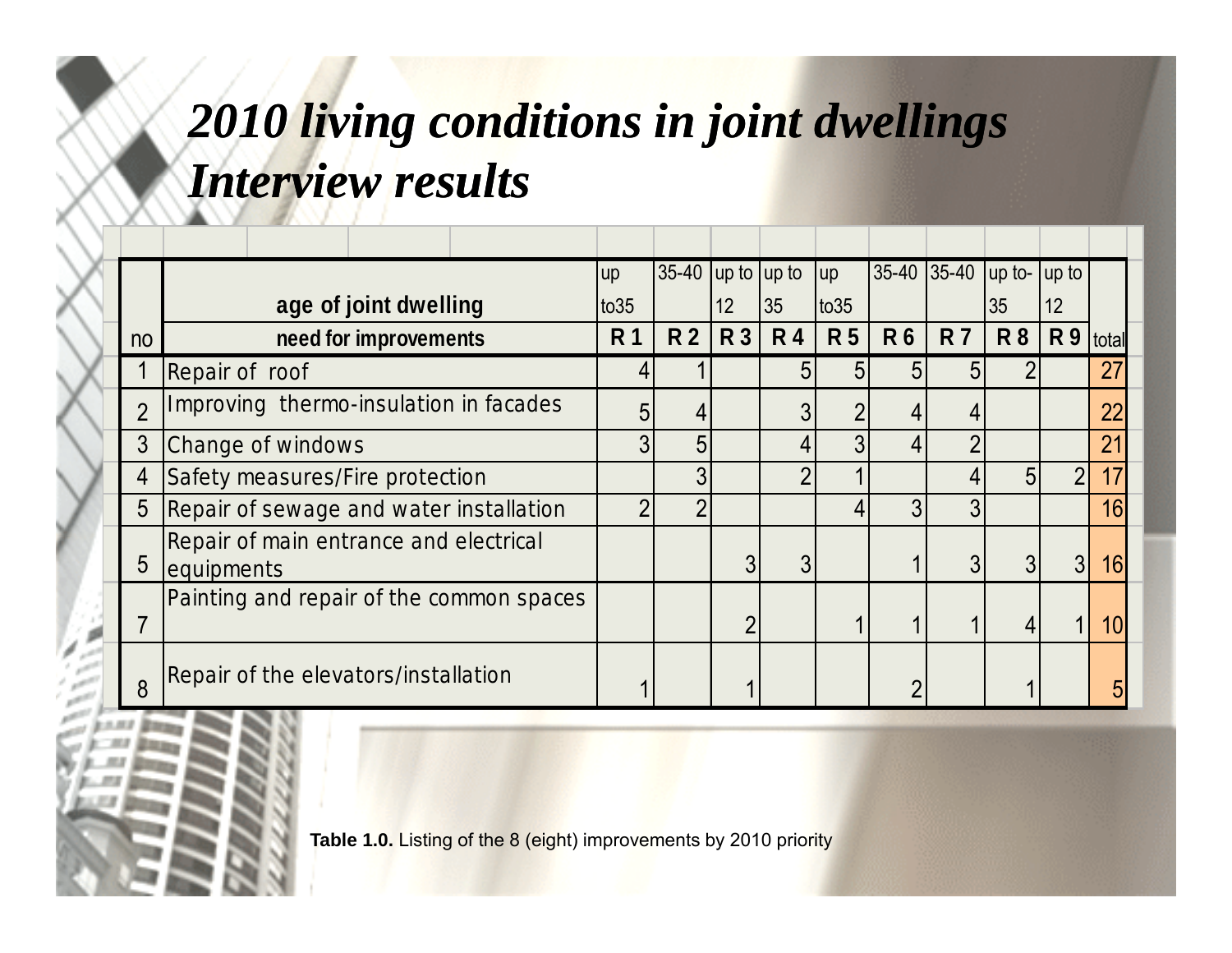#### *2010 living conditions in joint dwellings Interview results*



**Fig.2.0.** The results of the interviews-listing of the priorities among refurbishment activities in the joint dwellings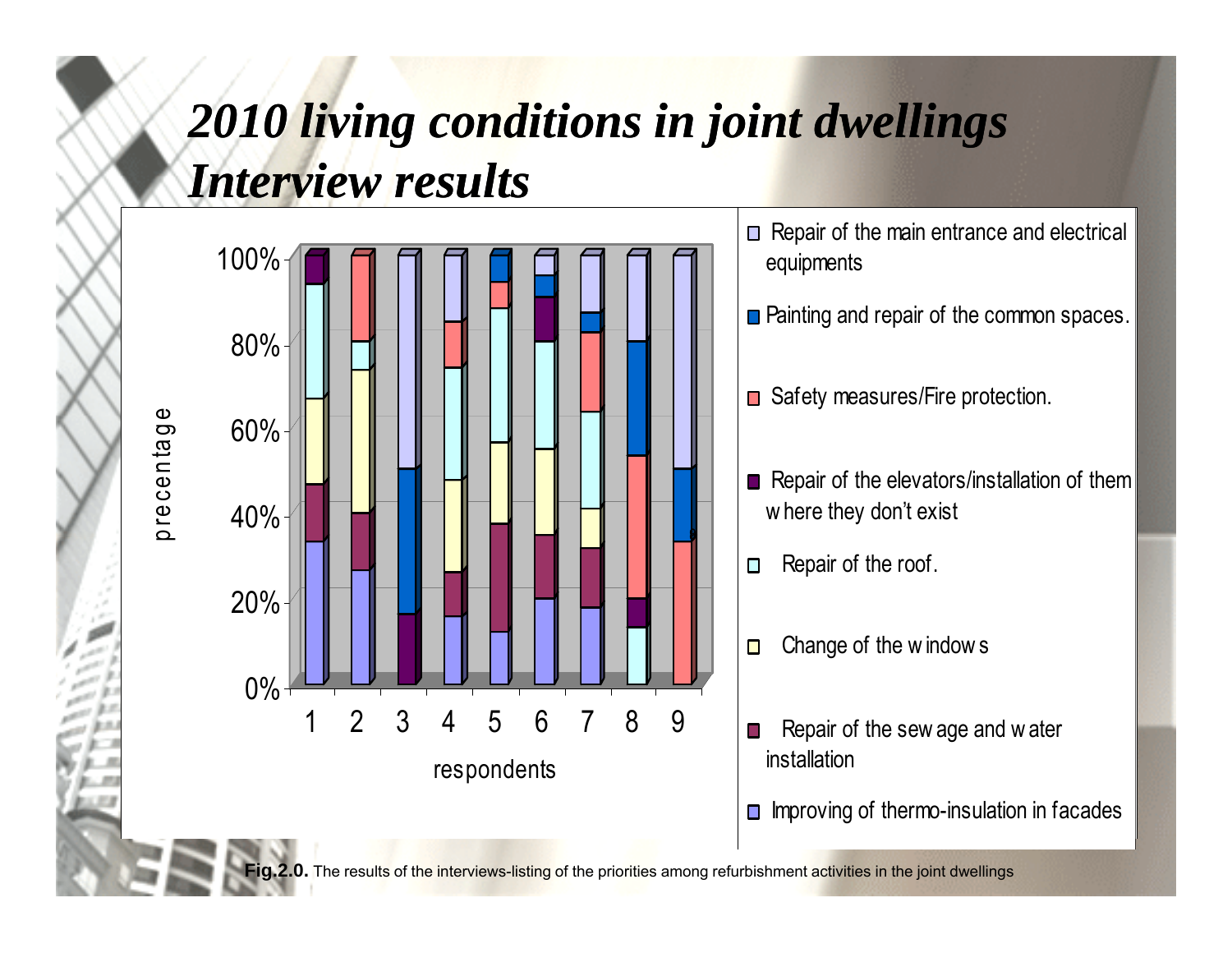#### *2010 living conditions in joint dwellings Interview results:*

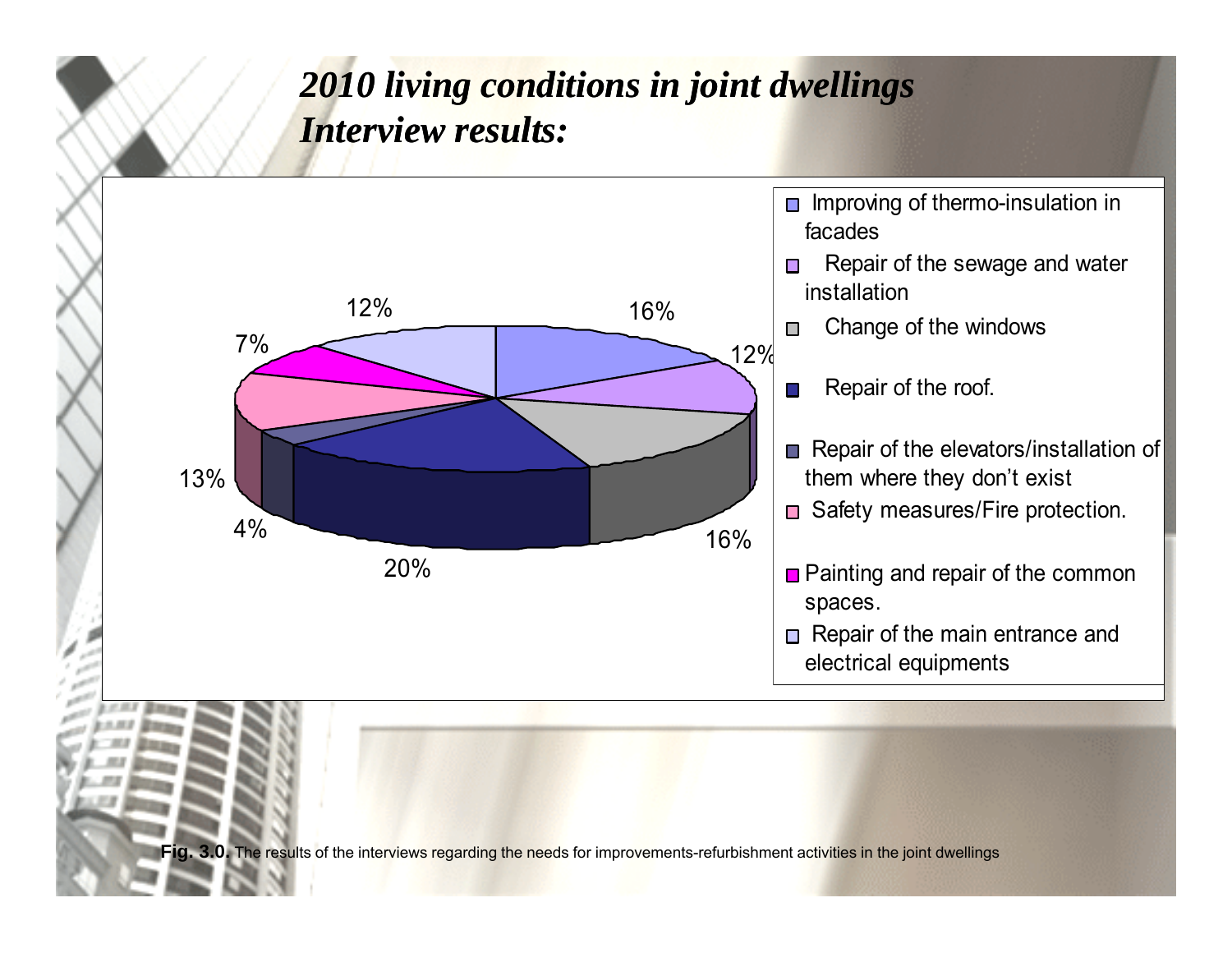### *2010 living conditions in joint dwellings Interview results: Thermo- insulation 1*

- Renovation of the external envelope of the building-energy efficiency measures
- Repair of the heating system

 $\blacksquare$ Exam Assessment done by AKEREE



The pay back period of investments



Based on assessments and the recommended investments the reduction of CO<sub>2</sub> emissions in the area are estimated 69.347 t/year.

**Fig.6.0:** The description of the situation in the dwellings 3 **Source:** AKEREE assessment document-presentation translated by the author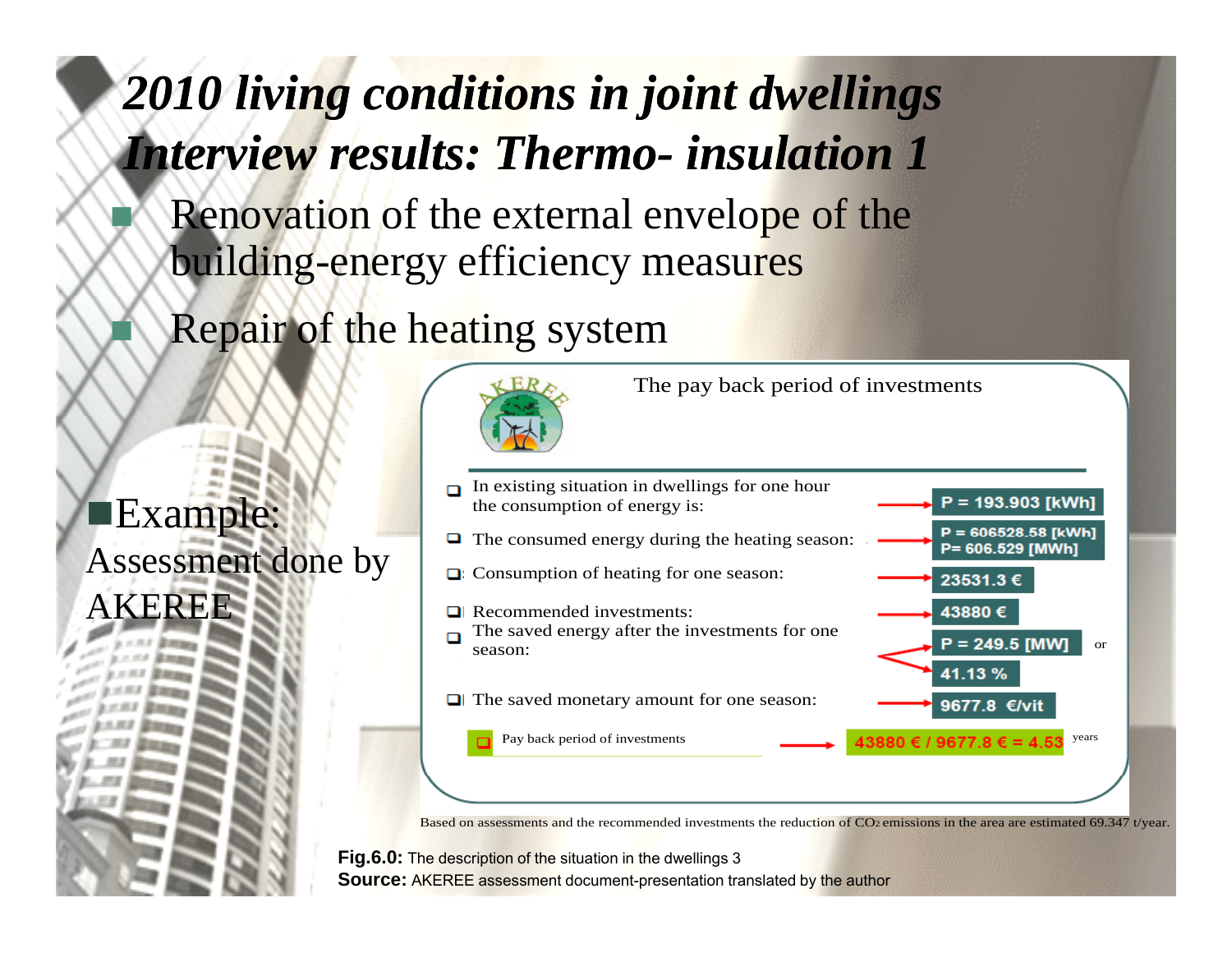*2010 living conditions in joint dwellings Interview results: Water and Sewage System*

> Sewage system in very bad condition

F

 A few individual repairs by owners just in the individual part



**Fig.7.0.** A view from a damaged façade of a joint dwelling in Pristina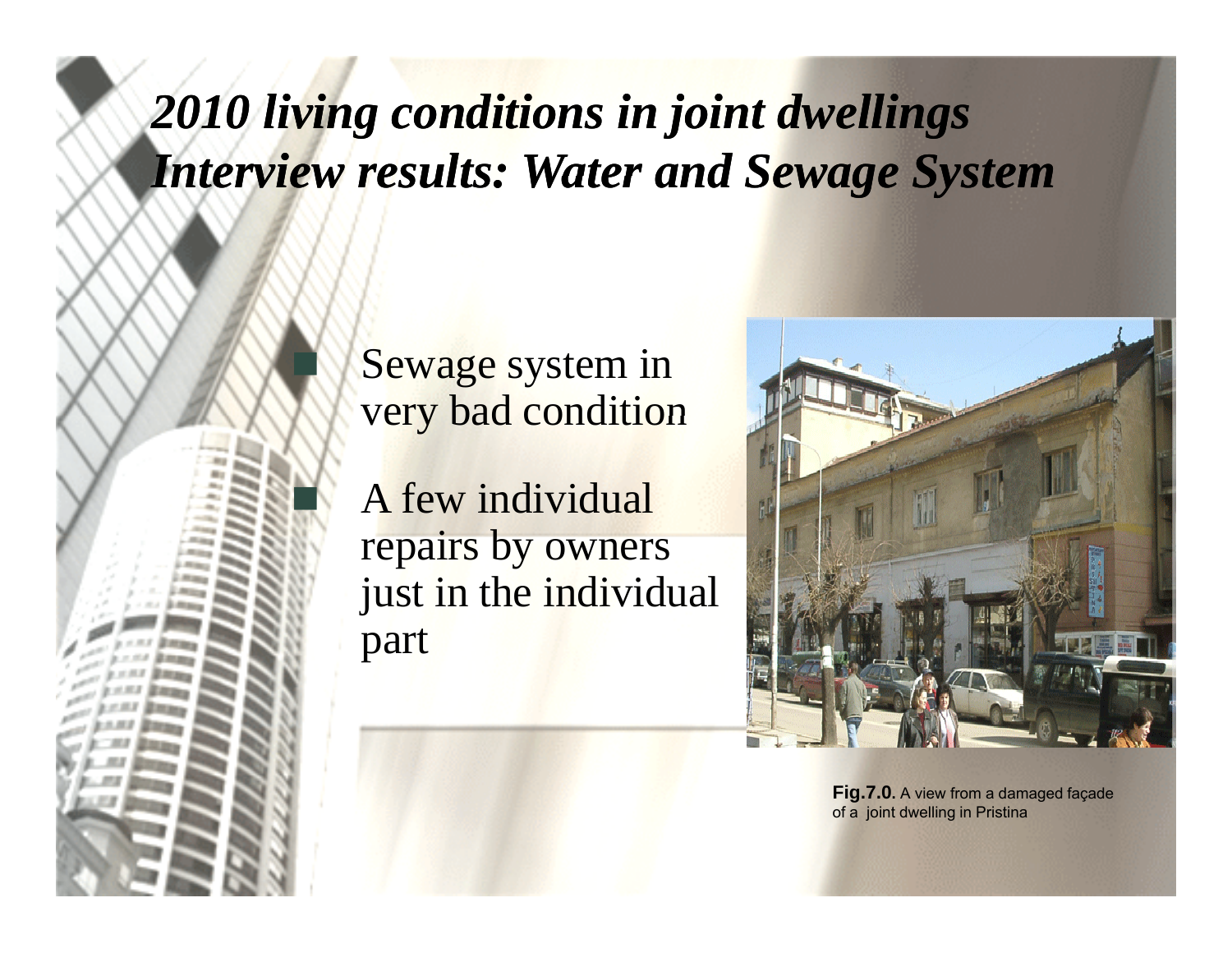# **The stage of common spaces and** *2010 living conditions in joint dwellings Interview results: Common Spaces and Equipments*

- **equipments** The common spaces and equipments not maintained
	- Some symbolic and cheap repairs that didn't last much
	- Immediate improvements in the common spaces-needed,



T

**Fig 8.0:** The common spaces in a joint dwelling **Source: Kosovapress newspaper** 



Fig.9.0: The entrance of a joint dwelling in Gjilan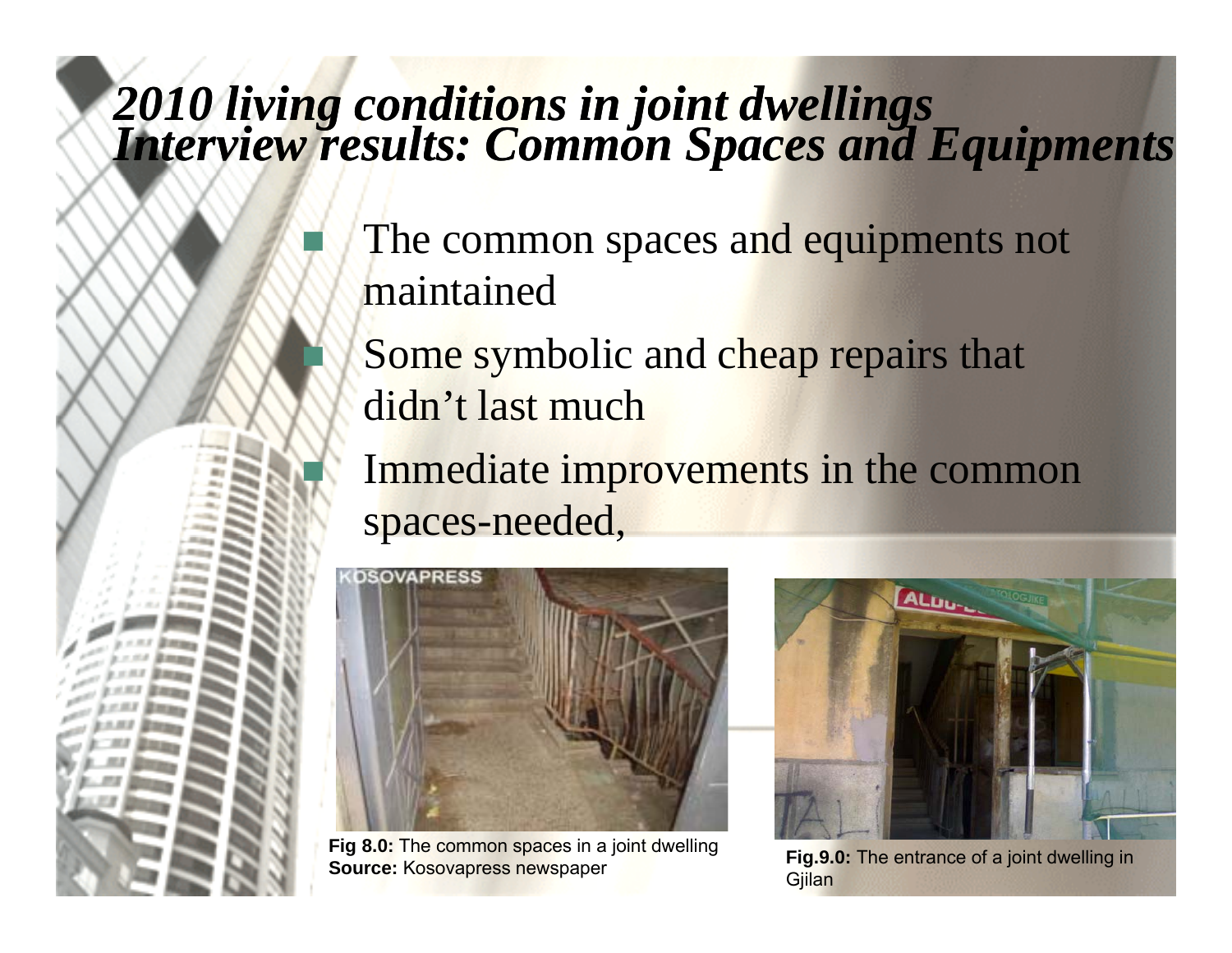# **Action Plan for Effective Joint Dwelling** *Associations*

**equipments For Creation of Effective Joint Dwelling Association proposed activities proposed** :

> Installation of the database about joint dwellings (approx. Budget. 400,000.00€)

Awareness Campaign (approx. Budget. 14,800.00€)

 Refurbishment activities (approx.Budget.445,000.00€)

Ŧ

Ξ

■ Management incentives (approx. Budget.3,000.00€)

 Total approximately estimated cost -**860.850,00** € wit h time duration of two years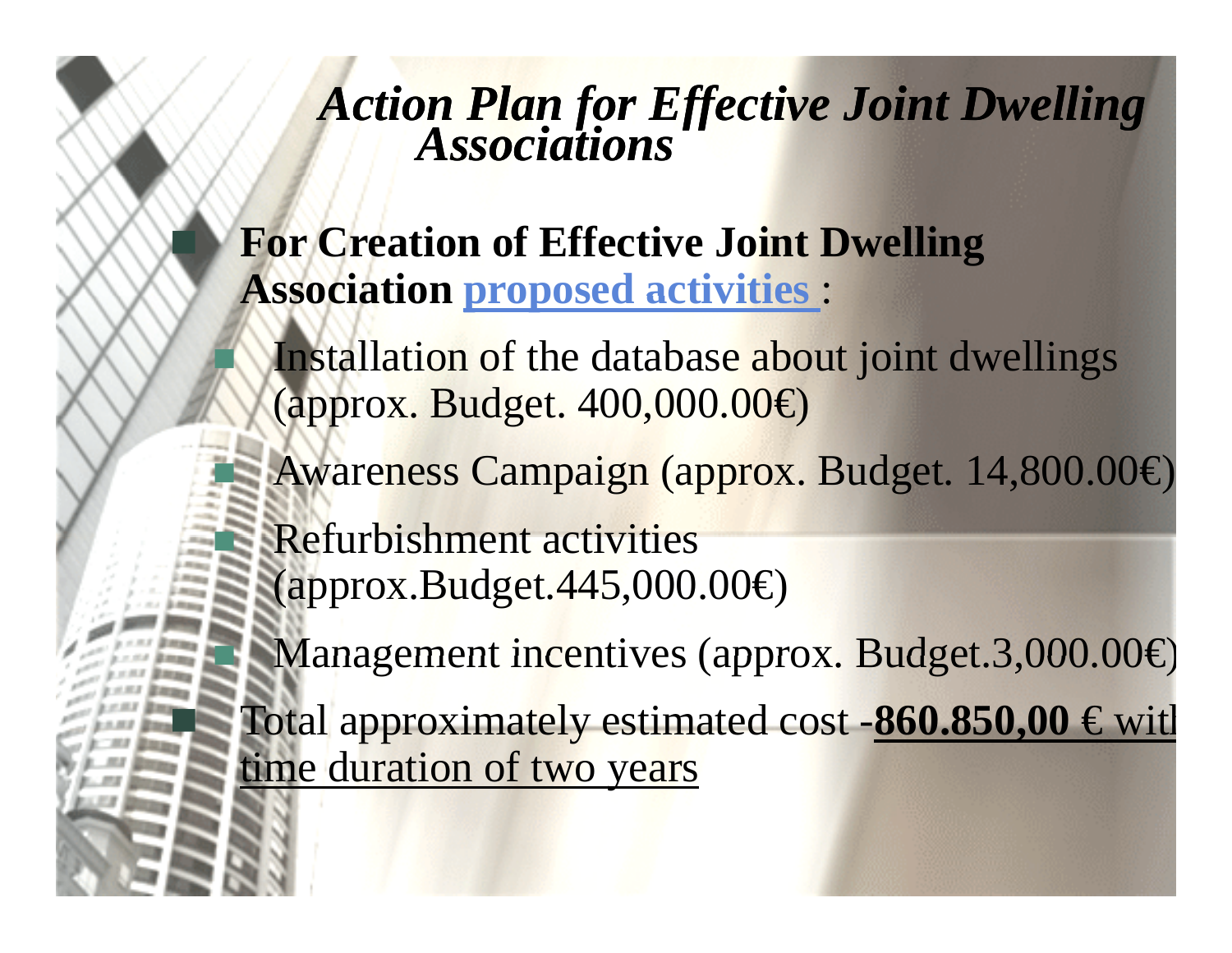#### **Expected Results**

#### **Expected result e d results:**

**Created the first joint dwelling** associations;

**Improved living conditions in joint** dwellings;

Successful awareness campaign activities for importance of administration and maintenance of joint dwellings;

 $\blacksquare$  Reduction of energy for heating and reduction of CO2 emission.

**• Multidisciplinary benefits :institutional,** environmental, social, safety and financial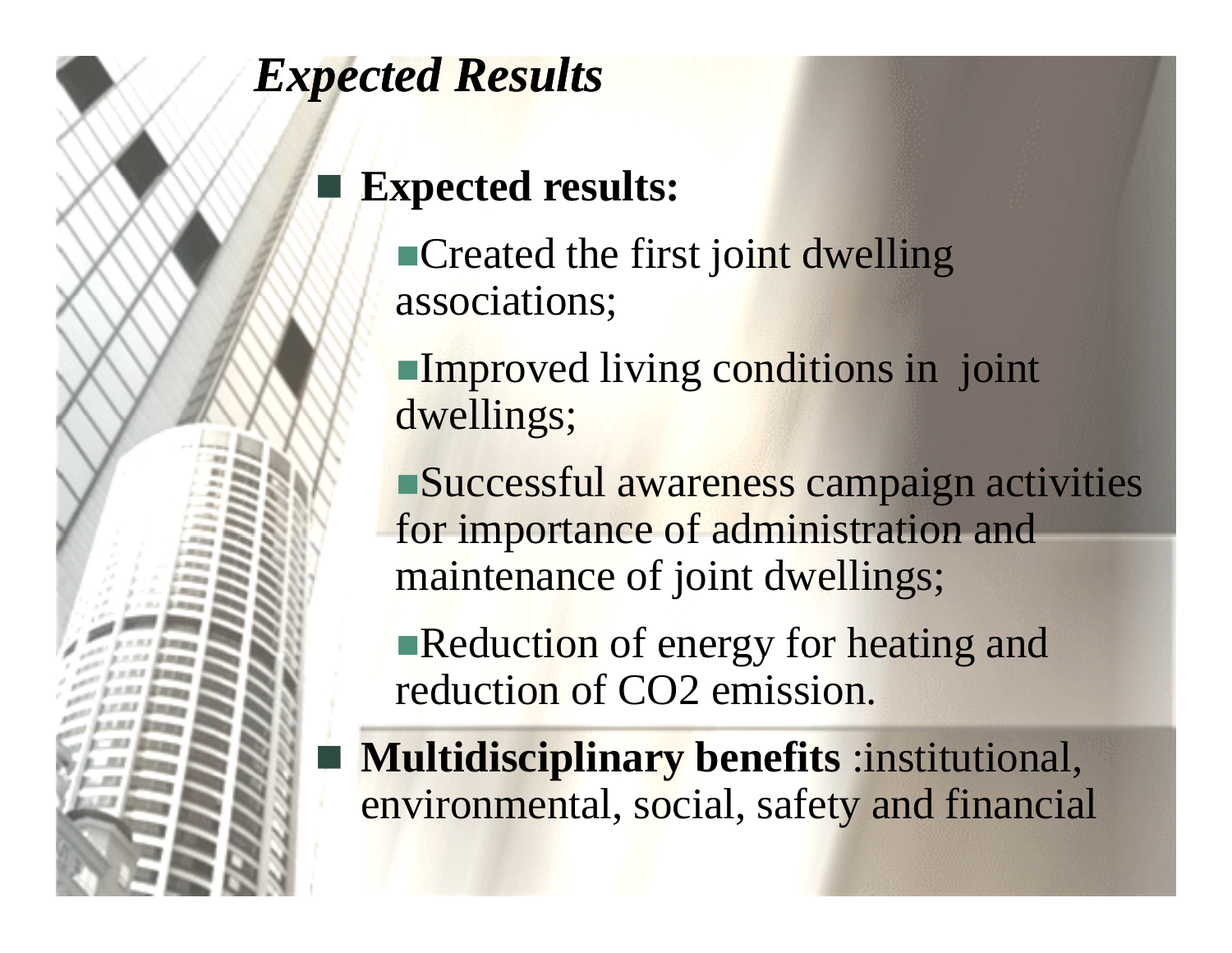#### **Lessons Learned during Capstone**

F

F.

p.

 $\mathbb{R}^2$ 

- The hardest work during the research processdata collection
	- $\blacksquare$  Hard to initiate a pilot project with comprehensive approach
		- High importance of building institutional structures in both levels in terms of offering of better services

 Utmost need for establishing of an information system with housing information

 *If I would start drafting the project again, I would be more focused -with less activities.*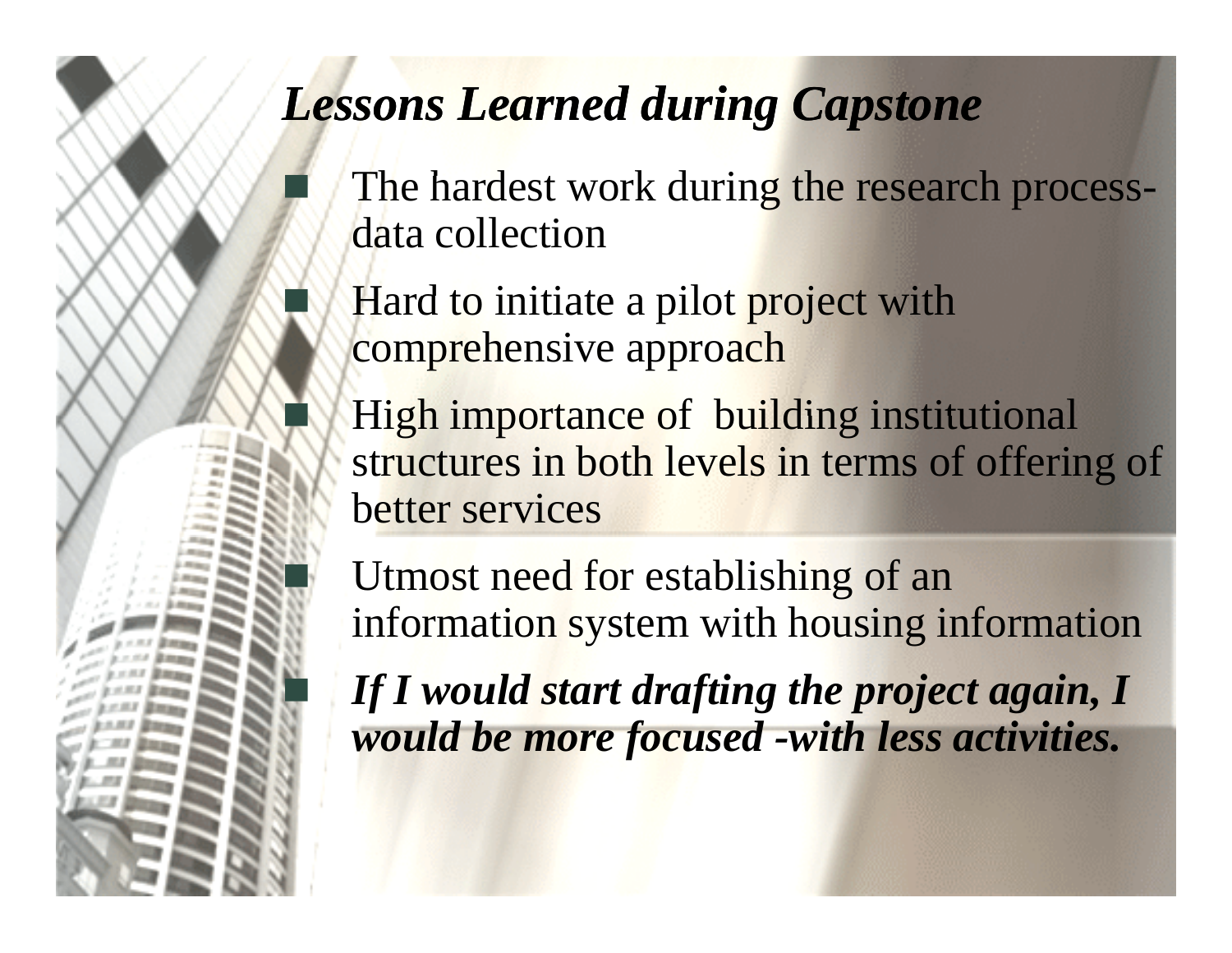

# *Conclusions 1:*

**extending Stock- old and of utmost need** establishing a management system and their refurbishment

> The biggest risk for the implementation of the Law No.03/L-091- Creation of the joint dwelling associations- not compulsory

**Execution of the Joint Dwelling associations** is the precondition for further development regarding management system of the joint dwellings

Real incomes of the majority of households in Kosovo are scarce, no sustainable loans mechanisms set- needed the gov. incentives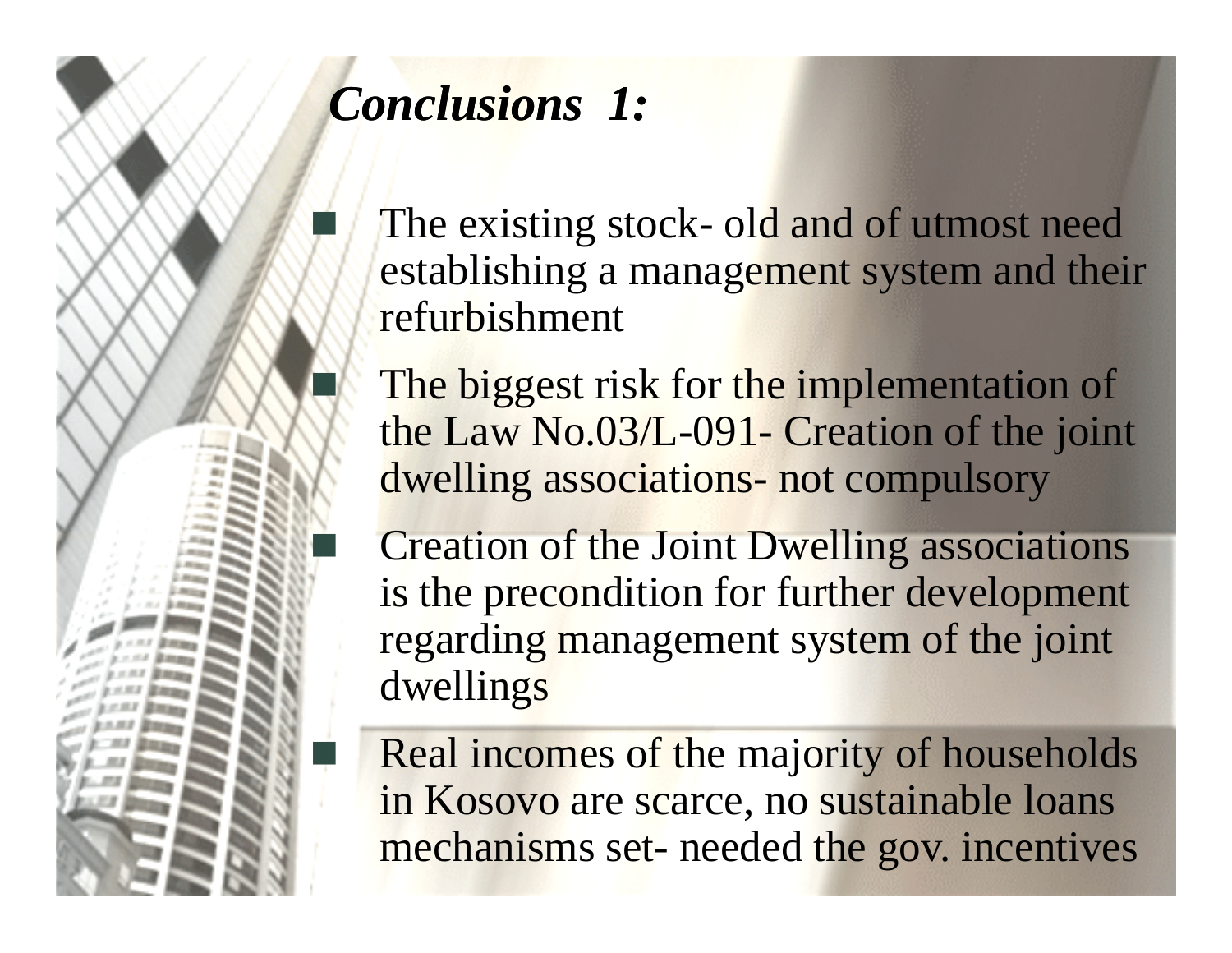

## *Conclusions 1:*

 Choosing to **do nothing** is the worst scenario.

Choosing to **do** something is better than doing nothing. The least thing that can be undertaken by the government is awareness campa ign .

 $\blacksquare$  Choosing the investing of this project it means initiating the functioning of the management and maintenance system.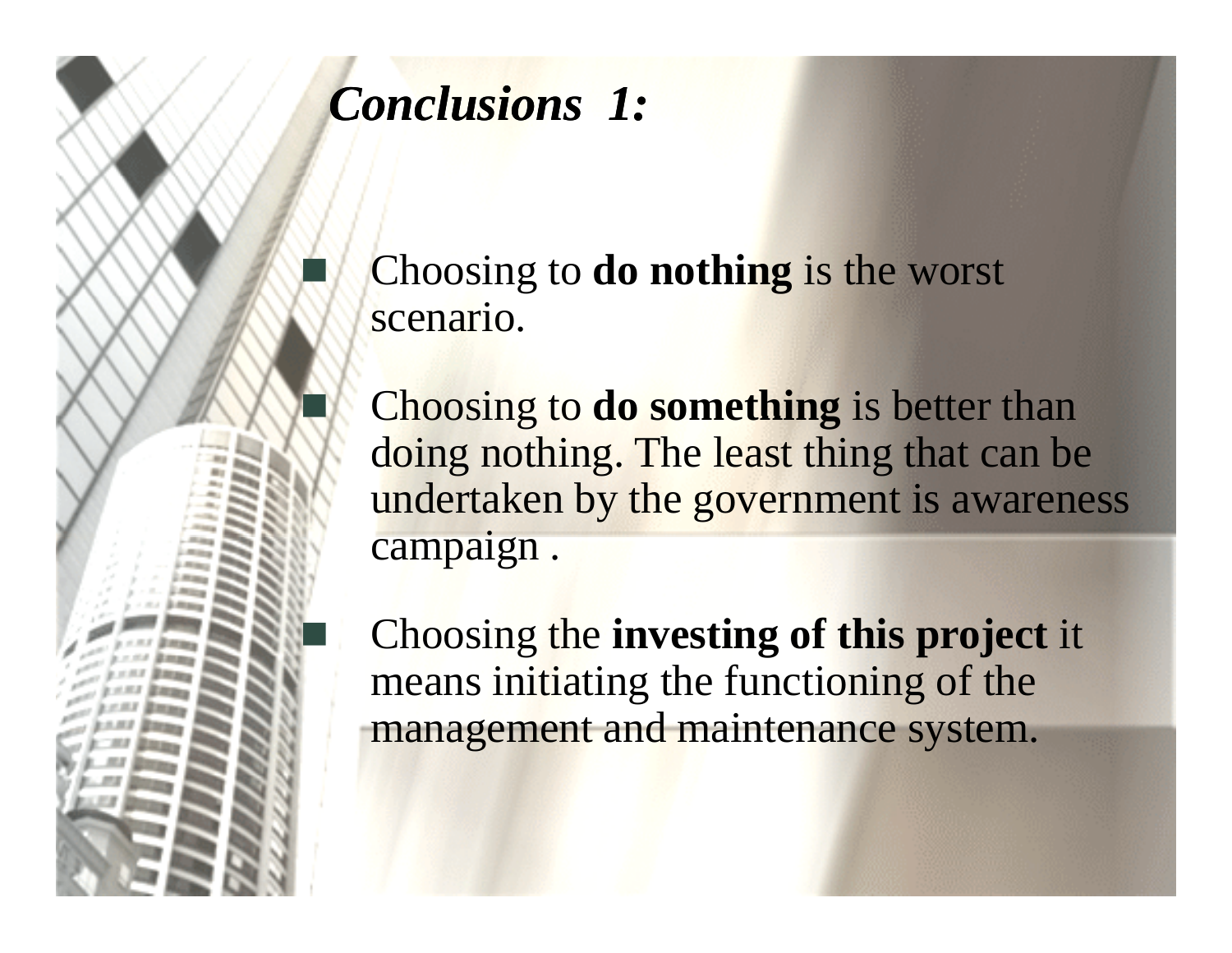#### **The stage of common spaces and** *Recommendations 1*

**equipments**

F

#### **The primary general recommendations**

 Enforcement of the Laws and other government policies -with some small practical projects as pilot

 Institutional capacity building regarding housing and increasing of the cooperation between institutions vertically and horizontally

 Establishing of the electronic systeminstallation of the housing database in local and central level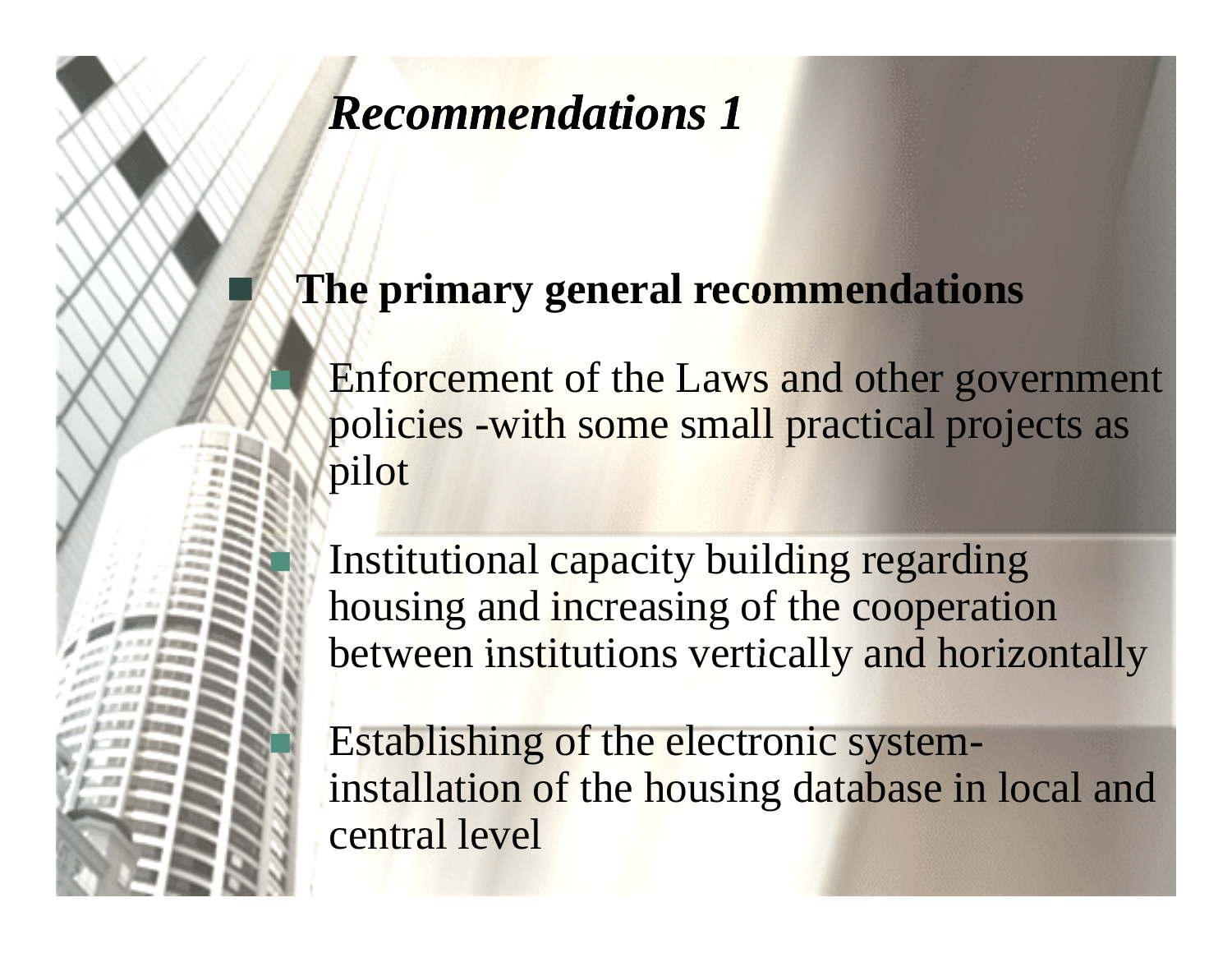#### *Recommendations 2*

Τ

#### **equipments The secondary Recommendations**

**The stage of common spaces and** 

Increasing of the involvement of the civil society in identification of the policies

Increasing of the people awareness with world challen ges

 Creating of the different fiscal opportunities for housing

Harmonization of the legislative framework